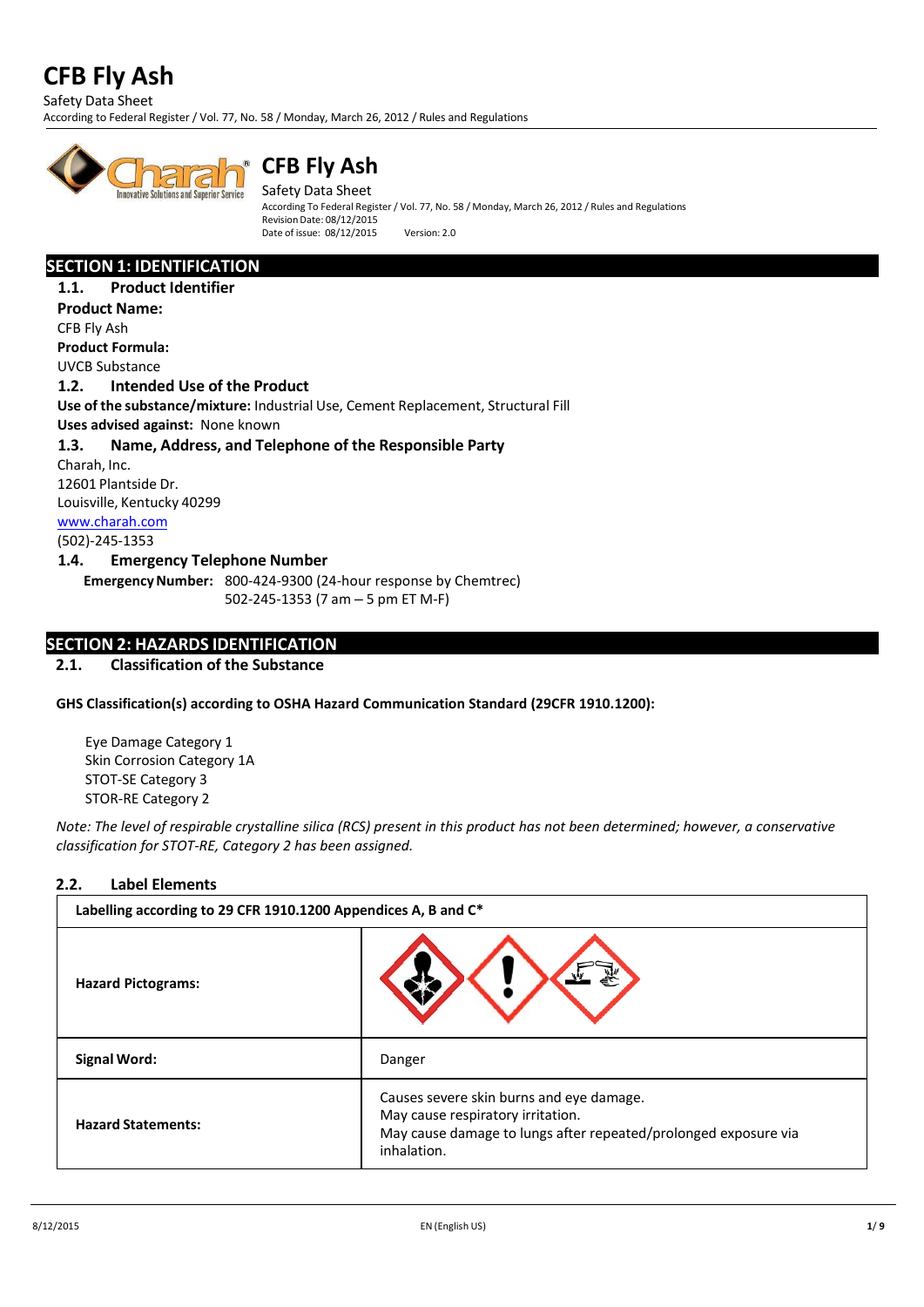Safety Data Sheet

According to Federal Register / Vol. 77, No. 58 / Monday, March 26, 2012 / Rules and Regulations

| Labelling according to 29 CFR 1910.1200 Appendices A, B and C* |                                                                                                                                                                                                                                                                                                                                                                                                                                                                                                                                                                                                                                                                                                                                                                                                                                                                                             |  |  |  |  |
|----------------------------------------------------------------|---------------------------------------------------------------------------------------------------------------------------------------------------------------------------------------------------------------------------------------------------------------------------------------------------------------------------------------------------------------------------------------------------------------------------------------------------------------------------------------------------------------------------------------------------------------------------------------------------------------------------------------------------------------------------------------------------------------------------------------------------------------------------------------------------------------------------------------------------------------------------------------------|--|--|--|--|
| <b>Precautionary Statements:</b>                               | Do not breathe dust.<br>Wash thoroughly after handling.<br>Wear protective gloves, eye protection and protective clothing.<br>Use outdoors or in a well ventilated area.<br>If in eyes: Rinse cautiously with water for several minutes. Remove contact<br>lenses, if present and easy to do. Continue rinsing.<br>If eye irritation persists, get medical advice/attention.<br>If on skin (or hair): Take off immediately all contaminated clothing. Rinse<br>skin with water/shower.<br>If swallowed: Rinse mouth. Do NOT induce vomiting.<br>If inhaled: Remove person to fresh air and keep comfortable for breathing.<br>If exposed or concerned: Get medical attention.<br>Immediately call a poison center or doctor if you feel unwell.<br>Wash contaminated clothing before reuse.<br>Store in a secure area.<br>Dispose of product in accordance with local/national regulations. |  |  |  |  |

*\* Fly ash and other coal combustion products (CCPs) are UVCB substances (substance of unknown or variable composition or biological. Various CCPs, noted as Ashes; Ash; Ash residues; Ashes, residues, bottom; Bottom ash; Bottom ash residues; Waste solids, ashes under TSCA are defined by the U.S. EPA as: "The residuum from the burning of a combination of carbonaceous materials. The following elements may be present as oxides: aluminum, calcium, iron, magnesium, nickel, phosphorus, potassium, silicon, sulfur, titanium, and vanadium." Ashes including fly ash and fluidized bed combustion ash are identified by CAS number 68131-74-8. The exact composition of the ash is dependent on the fuel source and flue additives composed of a large number of constituents. The classification of the final substance is dependent on the presence of specific identified oxides as well as other trace elements.* 

### **2.3. Other Hazards**

#### **Listed Carcinogens:**

-Respirable Crystalline Silica

| <b>IARC:</b> |  | [Yes] <b>NTP:</b> [Yes] |  | <b>OSHA:</b> [No] |  | Other: | [No] |
|--------------|--|-------------------------|--|-------------------|--|--------|------|
|--------------|--|-------------------------|--|-------------------|--|--------|------|

# **SECTION 3: COMPOSITION/INFORMATION ONINGREDIENTS**

| <b>Substance</b>                | <b>Product Identifier</b> | %         | <b>Classification (GHS-US)</b>                                                          |
|---------------------------------|---------------------------|-----------|-----------------------------------------------------------------------------------------|
| Crystalline Silica <sup>1</sup> | (CAS No) 14808-60-7       | $5-10$    | Repeat Dose STOT, Category 2                                                            |
| Calcium oxide (total)           | (CAS No) 1305-78-8        | $30 - 50$ | Eye Damage, Category 1<br>Skin Irritant, Category 2<br>Single Exposure STOT, Category 3 |

 $1$  The percentage of respirable crystalline silica has not been determined.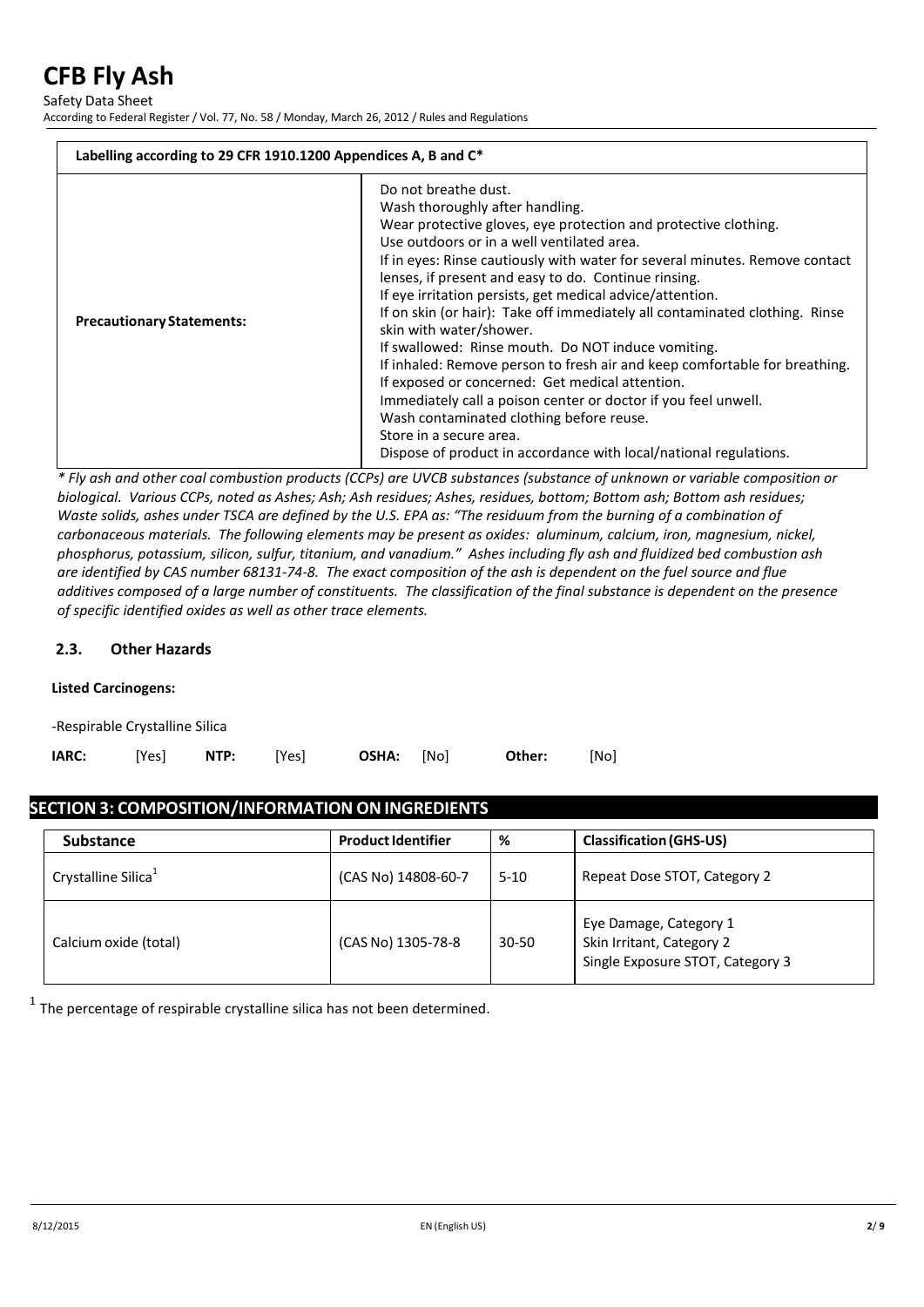Safety Data Sheet

According to Federal Register / Vol. 77, No. 58 / Monday, March 26, 2012 / Rules and Regulations

# **SECTION 4: FIRST AID MEASURES**

#### **4.1. Description of First Aid Measures**

**Inhalation**: If product is inhaled and irritation of the nose or coughing occurs, remove person to fresh air. Get medical advice/attention if respiratory symptoms persist.

**Skin Contact**: If skin exposure occurs, take off immediately all contaminated clothing. Rinse skin with water/shower. Wash contaminated clothing before reuse. Get medical attention immediately.

**Eye Contact**: If product gets into the eye, rinse cautiously with water for several minutes. Remove contact lenses, if present and easy to do. Continue rinsing. Get medical attention immediately.

**Ingestion**: If ingestion occurs, rinse mouth. Do NOT induce vomiting. Obtain emergency medical attention.

#### **4.2. Most important symptoms and effects, both acute and delayed**

**Acute effects:** Corrosive to eyes, skin, and mucous membranes. May cause burns or irritation of the mouth, throat, respiratory tract and gastrointestinal tract. May cause redness, pain, blisters, and blurred vision if contact with eyes and skin occurs. May cause respiratory irritation.

**Chronic effects:** Chronic exposure may cause lung damage from repeated exposure. Chronic inhalation of dusts containing respirable crystalline silica may result in silicosis.

#### **4.3. Indication of Any Immediate Medical Attention and Special Treatment Needed**

Seek first aid or call a doctor or Poison Control Center immediately if contact occurs.

# **SECTION 5: FIRE-FIGHTING MEASURES**

#### **5.1. Extinguishing Media**

**Suitable Extinguishing Media:** Product is not flammable. Use extinguishing media appropriate for surrounding fire. **Unsuitable Extinguishing Media:** Do not use a heavy water stream. Use of heavy stream of water may spread fire. Application of

water stream to hot product may cause frothing and increase fire intensity.

#### **5.2. Special Hazards Arising From the Substance or Mixture**

**Fire Hazard:** Not considered flammable but may burn at high temperatures.

**Explosion Hazard:** Product is not explosive.

Reactivity: Hazardous reactions will not occur under normal conditions.

**Hazardous Combustion Products:** None known.

#### **5.3. Advice for Firefighters**

**Precautionary Measures Fire:** Exercise caution when fighting any chemical fire.

**Special Protective Equipment and Precautions for Firefighters:** As with any fire, wear self-contained breathing apparatus (NIOSH approved or equivalent) and full protective gear.

**Other Information:** Refer to Section 9 for flammability properties.

#### **SECTION 6: ACCIDENTAL RELEASE MEASURES**

#### **6.1. Personal Precautions, Protective Equipment and Emergency Procedures**

**General Measures**: Avoid all contact with skin, eyes, or clothing. Avoid breathing dust. For concentrations exceeding Occupational Exposure Levels (OELs), use a self-contained breathing apparatus (SCBA).

#### **6.1.1. For Non-emergency Personnel**

**Protective Equipment:** Use appropriate personal protection equipment (PPE).

**Emergency Procedures:** Evacuate unnecessary personnel.

#### **6.1.2. For Emergency Responders**

**Protective Equipment:** Equip cleanup crew with proper protection.

**Emergency Procedures:** Ventilate area. Use scooping, water spraying/flushing/misting or ventilated vacuum cleaning systems to clean up spills. Do not use pressurized air.

#### **6.2. Environmental Precautions**

Prevent contamination of drains or waterways and dispose according to local and national regulations.

#### **6.3. Methods and Material for Containment and Cleaning Up**

**For Containment:** Scoop or vacuum the product to recover it. Vacuum must be fitted with HEPA filter to prevent release of particulates during clean-up.

**Methods for Cleaning Up:** Clear up spills immediately and dispose of waste safely. Recover the product by vacuuming, shoveling. Do not use brooms or compressed air to clean surfaces. Contact competent authorities after a spill. Large spills of dry product should be removed by a vacuum system. Dampened material should be removed by mechanical means and recycled or disposed of according to local and national regulations.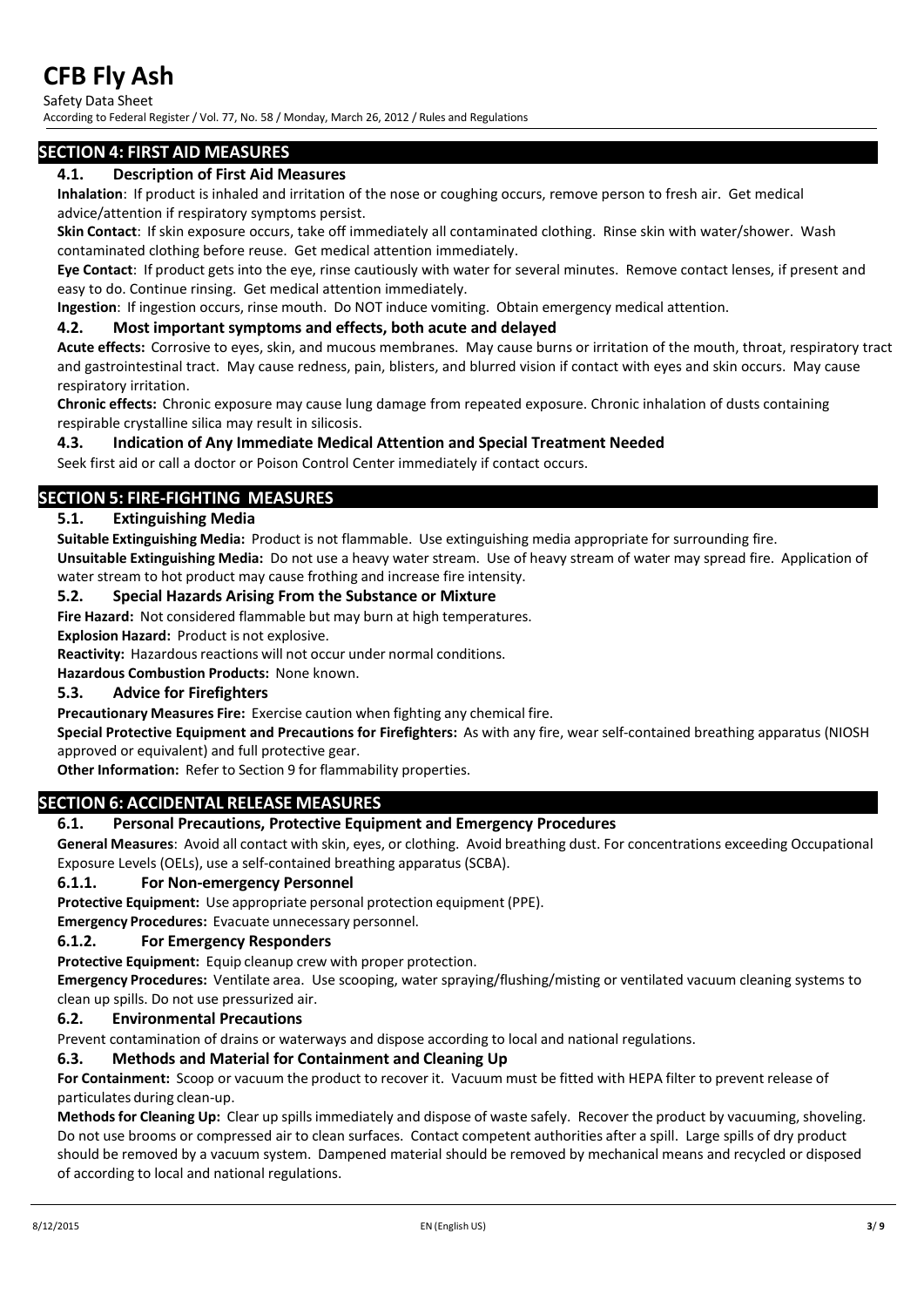Safety Data Sheet

According to Federal Register / Vol. 77, No. 58 / Monday, March 26, 2012 / Rules and Regulations

See Sections 8 and 13 for additional information on exposure controls and disposal.

# **SECTION 7: HANDLING AND STORAGE**

# **7.1. Precautions for Safe Handling**

**Hygiene Measures:** Handle in accordance with good industrial hygiene and safety procedures. Wash hands and other exposed areas with mild soap and water before eating, drinking or smoking and when leaving work. In cases of insufficient ventilation, wear a NIOSH approved respirator for silica dust when handling or disposing dust from this product. Avoid contact with skin and eyes. Wash or vacuum clothing that has become dusty.

## **7.2. Conditions for Safe Storage, Including Any Incompatibilities**

**Technical Measures:** Comply with applicable regulations.

**Storage Conditions:** Store in a dry, cool and well-ventilated place. Keep/Store away from incompatible materials. Minimize dust produced during loading and unloading.

**Incompatible Materials:** Strong acids. Strong bases. Strong oxidizers.

# **SECTION 8: EXPOSURE CONTROLS/PERSONAL PROTECTION**

| 8.1.<br><b>Control Parameters</b>           |                                            |                                       |                                    |                                       |                                    |
|---------------------------------------------|--------------------------------------------|---------------------------------------|------------------------------------|---------------------------------------|------------------------------------|
| <b>OCCUPATIONAL EXPOSURE LIMITS</b>         |                                            |                                       |                                    |                                       |                                    |
| <b>SUBSTANCE</b>                            |                                            | <b>OSHA PEL</b><br>TWA $(mg/m^3)$     | <b>NIOSH REL</b><br>TWA $(mg/m^3)$ | <b>ACGIH TLV</b><br>TWA $(mg/m^3)$    | <b>CA - OSHA</b><br>PEL $(mg/m^3)$ |
| Calcium oxide                               |                                            | 5                                     | 2                                  | 2                                     | 2                                  |
| <b>Particulates Not</b><br><b>Otherwise</b> | Total                                      | 15                                    | 15                                 |                                       | 10                                 |
| Regulated                                   | Respirable                                 | 5                                     | 5                                  |                                       | 5                                  |
| <b>Crystalline Silica</b>                   | <b>Total Quartz</b>                        | $30 \div (%SiO2+2)$<br>(Total Quartz) |                                    |                                       | 0.3                                |
|                                             | Respirable<br>Crystalline<br><b>Silica</b> | $10 \div (%SiO2+2)$                   | 0.05                               | 0.025<br>(α-quartz &<br>cristobalite) | 0.1                                |
|                                             | Cristobalite                               |                                       | 0.05                               | 0.025<br>(α-quartz &<br>cristobalite) | 0.05<br>(respirable)               |

#### **8.2. Exposure Controls**

**Appropriate Engineering Controls**: Ensure adequate ventilation, especially in confined areas. Emergency eye wash fountains and safety showers should be available in the immediate vicinity of any potential exposure. Ensure all national/local regulations are observed.

**Personal Protective Equipment:** Avoid all unnecessary exposure. Protective goggles. Chemically resistant clothing. Gloves. Face shield.



**Materialsfor Protective Clothing:** Chemically resistant materials and fabrics. **Hand Protection:** Wear protective gloves. Wear chemically resistant protective gloves. **Eye Protection:** Chemicalsafety goggles and/or face shield.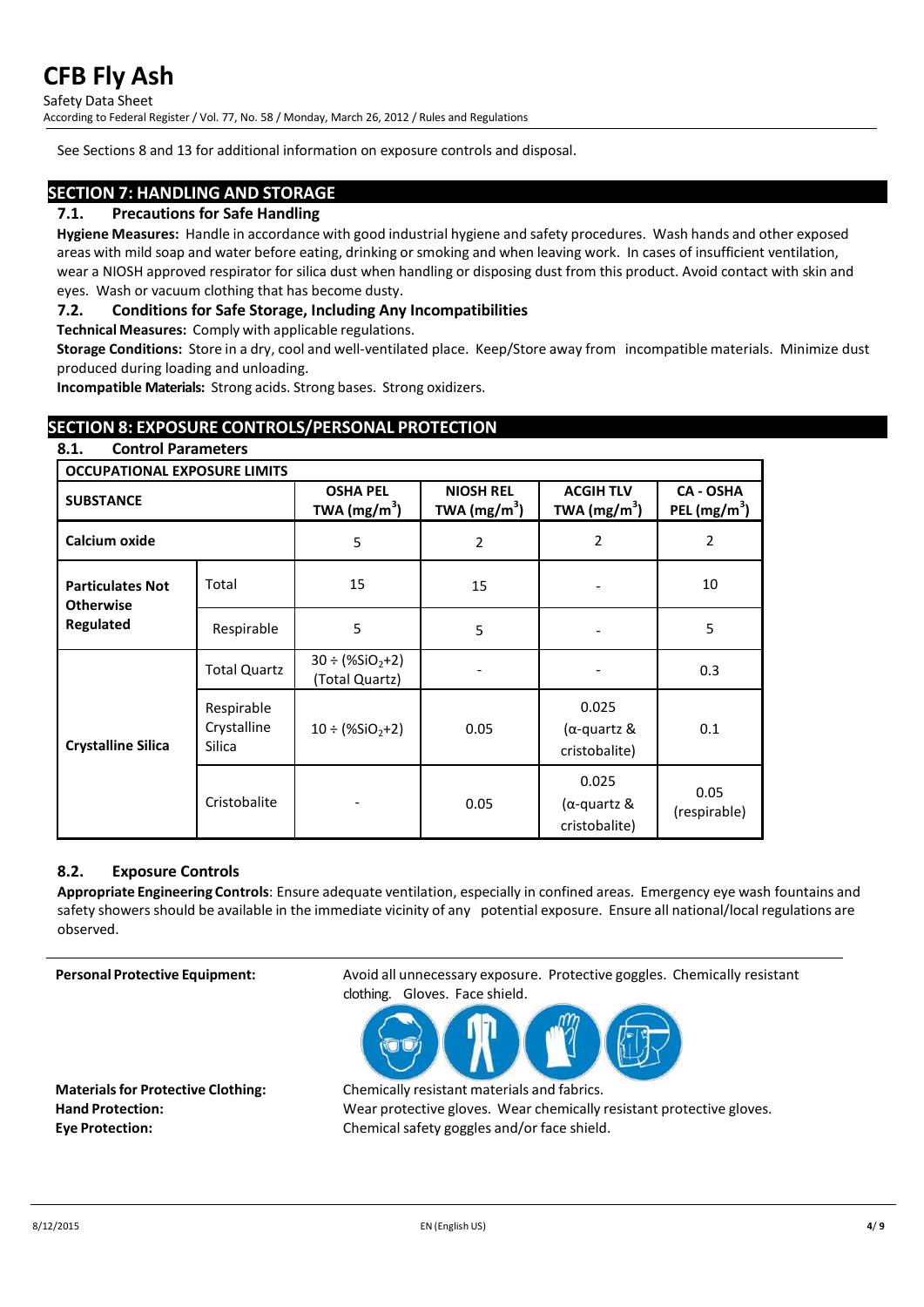Safety Data Sheet

According to Federal Register / Vol. 77, No. 58 / Monday, March 26, 2012 / Rules and Regulations

Respiratory Protection: Use NIOSH-approved air-purifying or supplied-air respirator where airborne concentrations of are expected to exceed exposure limits. If airborne exposures are anticipated to exceed applicable PELs or TLVs, a selfcontained breathing apparatus or airline respirator is recommended. **Environmental Exposure Controls:** Do not allow the product to be released into the environment.

# **SECTION 9: PHYSICAL AND CHEMICAL PROPERTIES**

# **9.1. Information on Basic Physical and Chemical Properties**

| <b>Property: Value</b>                                       | <b>Property: Value</b>                                          |
|--------------------------------------------------------------|-----------------------------------------------------------------|
| Appearance (physical state, color, etc.): Solid, grey        | Upper/lower flammability or explosive limits: Not<br>applicable |
| <b>Odor: Odorless</b>                                        | Vapor Pressure (Pa): Not applicable                             |
| <b>Odor threshold:</b> Not applicable                        | Vapor Density: Not applicable                                   |
| pH (25 °C): 12                                               | Specific gravity or relative density: 2.3-2.7                   |
| Melting point/freezing point (°C): Not applicable            | Water Solubility: Not soluble.                                  |
| Initial boiling point and boiling range (°C): Not applicable | Partition coefficient: n-octane/water: Not determined           |
| <b>Flash point (°C):</b> Not determined                      | <b>Auto ignition temperature (°C):</b> Not applicable           |
| <b>Evaporation rate: Not applicable</b>                      | <b>Decomposition temperature (°C):</b> Not determined           |
| <b>Flammability (solid, gas):</b> Not combustible            | <b>Viscosity:</b> Not applicable                                |

**9.2. Other Information:** No additional information available.

# **SECTION 10: STABILITY AND REACTIVITY**

- **10.1. Reactivity:** The material is an inert, inorganic material primarily composed of elemental oxides. Hazardous reactions will not occur under normal conditions.
- **10.2. Chemical Stability:** The material is stable under normal use conditions.
- **10.3. Possibility of Hazardous Reactions:** The material is a relatively stable, inert material; polymerization will not occur.
- **10.1. Conditionsto Avoid:** Product can become airborne in moderate winds. Dry material should be stored in silos. Materials stored out of doors should be covered or maintained in a damp condition.
- **10.2. Incompatible Materials:** Strong acids. Strong bases. Strong oxidizers.
- **10.3. Hazardous Decomposition Products:** None known.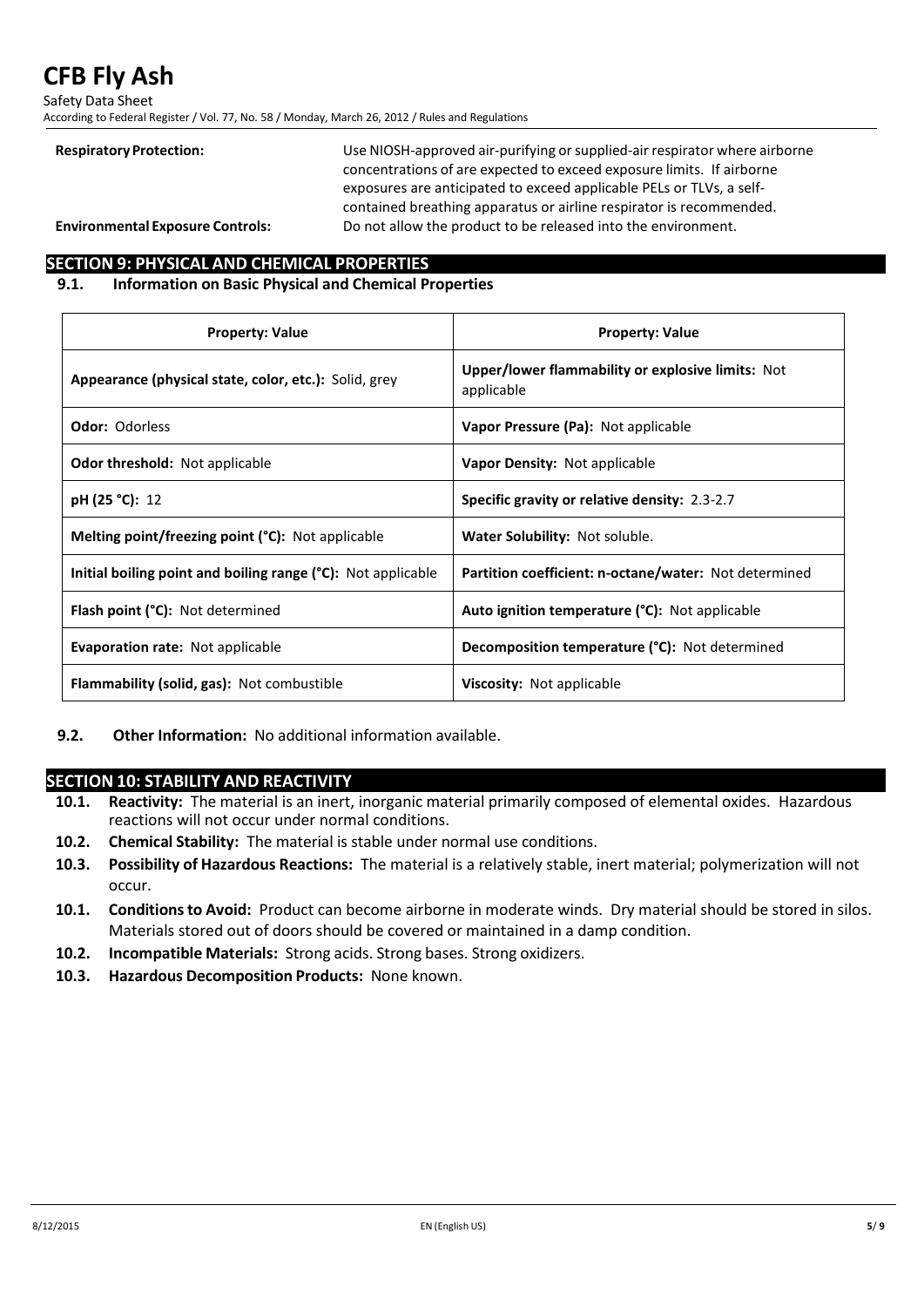Safety Data Sheet

According to Federal Register / Vol. 77, No. 58 / Monday, March 26, 2012 / Rules and Regulations

# **SECTION 11: TOXICOLOGICAL INFORMATION**

| <b>Endpoint</b>                                             | Data                                                                                                                                                                                                                                                                                                                                                                                         |
|-------------------------------------------------------------|----------------------------------------------------------------------------------------------------------------------------------------------------------------------------------------------------------------------------------------------------------------------------------------------------------------------------------------------------------------------------------------------|
| <b>Acute oral toxicity</b>                                  | No data available on product.<br>Component data:<br>Quartz: LD50 > 5000 mg/kg (rat)<br>Calcium oxide: LD50 > 2000 mg/kg (rat)<br>May cause burns or irritation of the linings of the mouth, throat, and gastrointestinal<br>tract.                                                                                                                                                           |
| <b>Acute dermal toxicity</b>                                | No data available on product.<br>Component data: Quartz: LD50 > 5000 mg/kg (rat)<br>Calcium oxide: LD50 > 2500 mg/kg (rat)                                                                                                                                                                                                                                                                   |
| <b>Acute inhalation toxicity</b>                            | No data available on product.<br>May cause burns or irritation of the respiratory tract.                                                                                                                                                                                                                                                                                                     |
| Skin corrosion/irritation                                   | Based on ash components and final product pH, the product may be corrosive and cause<br>severe skin burns.                                                                                                                                                                                                                                                                                   |
| Eye damage/irritation                                       | Based on ash components and final product pH, the product may be corrosive and<br>cause serious eye damage.                                                                                                                                                                                                                                                                                  |
| Respiratory/skin<br>sensitization                           | Not a respiratory or dermal sensitizer.                                                                                                                                                                                                                                                                                                                                                      |
| <b>Germ cell mutagenicity</b>                               | Not mutagenic in in vitro or in vivo assays with or without metabolic<br>activation.                                                                                                                                                                                                                                                                                                         |
| Carcinogenicity                                             | Not available. Respirable crystalline silica has been identified as a carcinogen<br>by NTP and IARC.                                                                                                                                                                                                                                                                                         |
| <b>Reproductive toxicity</b>                                | An animal study with a CCP has indicated some effects on male and female<br>reproductive organs and parameters without a clear dose response while studies with<br>other CCPs have not shown reproductive effects. Therefore, there is insufficient<br>evidence available to classify for reproductive toxicity. No developmental toxicity has<br>been observed in available animal studies. |
| Specific Target Organ Toxicity-<br>Single Exposure          | No specific target organ toxicity after a single exposure to the substance is expected;<br>however, presence as a nuisance dust may result in respiratory irritation.                                                                                                                                                                                                                        |
| Specific Target Organ Toxicity-<br><b>Repeated Exposure</b> | NOAEL = 200 mg/kg/day (males) on the basis of biochemical and histopathological<br>effects; target organ is the liver; using GHS criteria, no classification with respect to<br>STOT-RE is required based on this data.<br>Repeated inhalation exposures to high levels of respirable crystalline silica may result in<br>lung damage (i.e., silicosis).                                     |
| <b>Aspiration hazard</b>                                    | Not applicable based on product form.                                                                                                                                                                                                                                                                                                                                                        |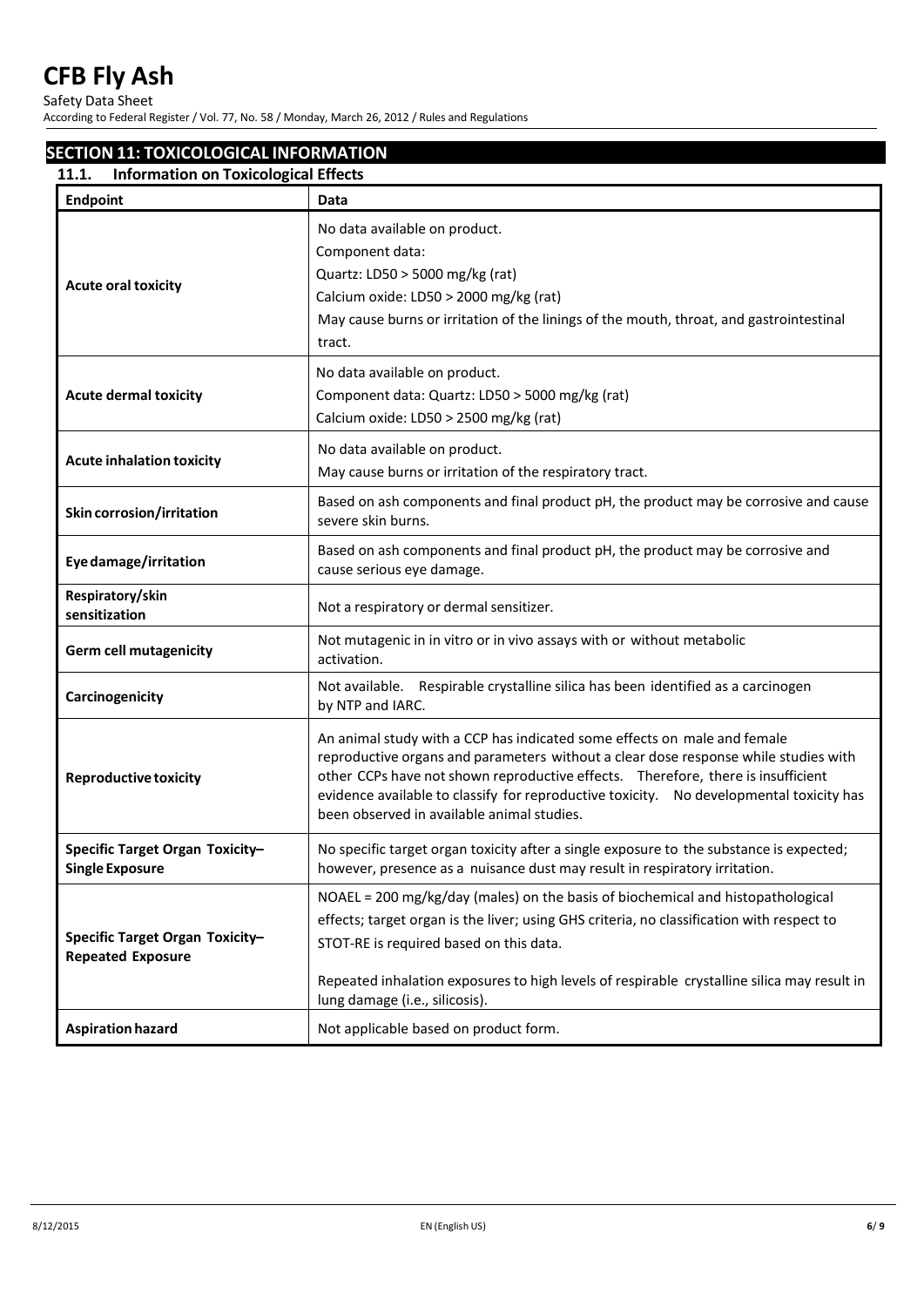Safety Data Sheet

According to Federal Register / Vol. 77, No. 58 / Monday, March 26, 2012 / Rules and Regulations

## **SECTION 12: ECOLOGICAL INFORMATION**

#### **12.1. Toxicity**

No information available.

- **12.2. Persistence and Degradability**  No information available.
- **12.3. Bioaccumulative Potential** No information available.
- **12.4. Mobility in Soil**

No information available.

# **SECTION 13: DISPOSAL CONSIDERATIONS**

# **13.1. Waste treatment methods**

**Waste Disposal Recommendations:** See Sections 7 and 8 above for safe handling and use, including appropriate hygienic practices. Dispose of all waste product and containers in accordance with federal, state and local regulations.

# **SECTION 14: TRANSPORT INFORMATION**

|                                       | <b>Shipping Name:</b> | Not Regulated |  |
|---------------------------------------|-----------------------|---------------|--|
| <b>Regulatory entity:</b><br>U.S. DOT | Hazard Class:         | Not Regulated |  |
|                                       | ID Number:            | Not Regulated |  |
|                                       | Packing Group:        | Not Regulated |  |

## **SECTION 15: REGULATORY INFORMATION**

# **15.1 US Federal Regulations**

• TSCA Inventory Status

All components are listed on the TSCA Inventory.

• California Proposition 65

The following substances are known to the State of California to be carcinogens and/or reproductive toxicants:

- **Respirable crystalline silica**
- State Right-to-Know (RTK)

| Component                                      | <b>CAS</b> | MA <sup>1,2</sup> | NJ <sup>3,4</sup> | PA  | $RI^{\circ}$ |
|------------------------------------------------|------------|-------------------|-------------------|-----|--------------|
| Calcium oxide                                  | 1305-78-8  | Yes               | Yes               | Yes | No           |
| Calcium sulfate                                | 7778-18-9  | Yes               | Yes               | Yes | No           |
| Iron oxide                                     | 1309-37-1  | Yes               | Yes               | Yes | No           |
| Magnesium oxide                                | 1309-48-4  | No                | Yes               | No  | No           |
| Silica-crystalline (SiO <sub>2</sub> ), quartz | 14808-60-7 | Yes               | Yes               | Yes | No           |

**Massachusetts Department of Public Health, no date** 

*<sup>2</sup>*189th General Court of The Commonwealth of Massachusetts, no date *<sup>3</sup>* New Jersey Department of Health and Senior Services, 2010a

<sup>4</sup> New Jersey Department of Health, 2010b

<sup>5</sup> Pennsylvania Code, 1986

<sup>6</sup> Rhode Island Department of Labor and Training, no date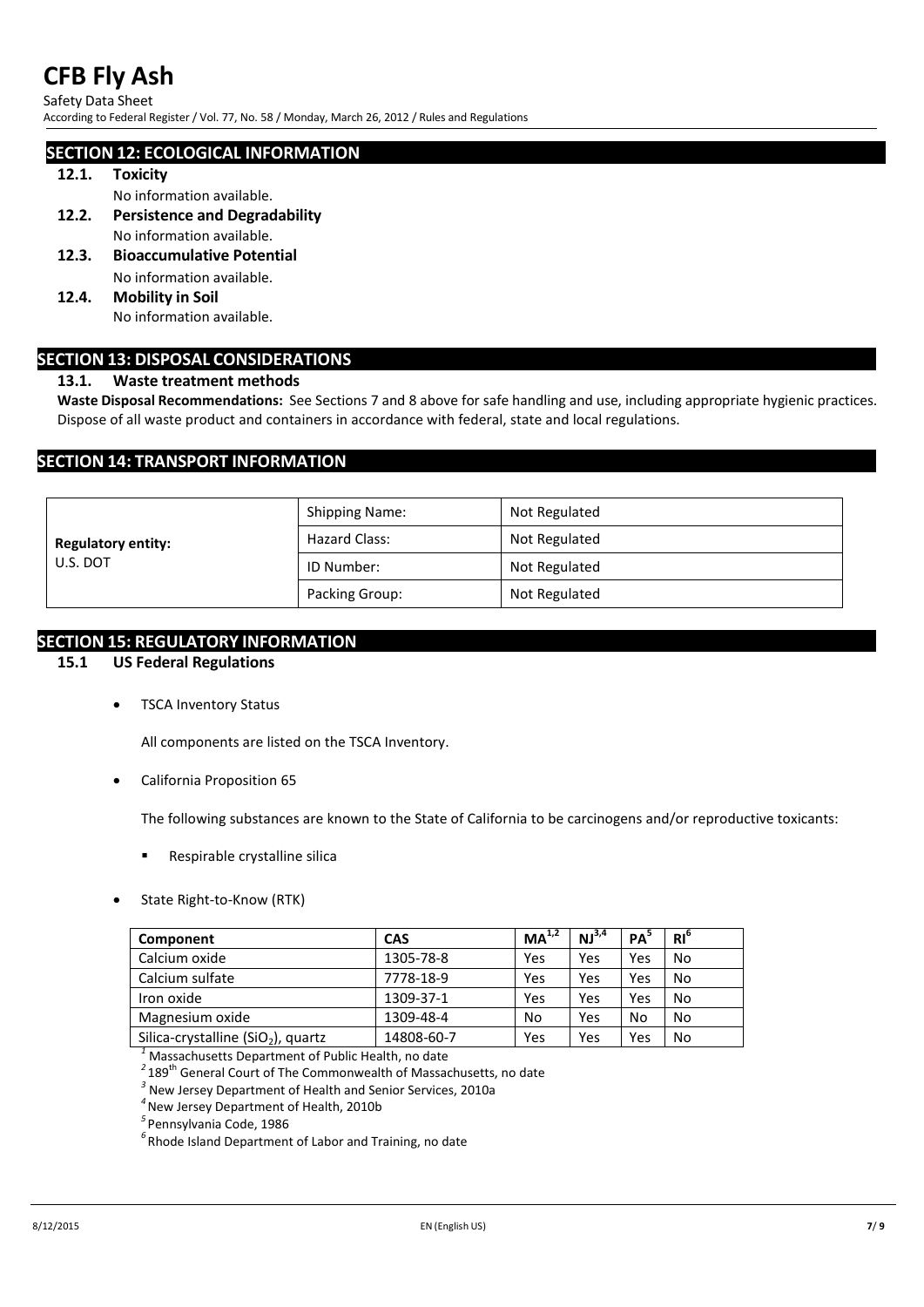Safety Data Sheet According to Federal Register / Vol. 77, No. 58 / Monday, March 26, 2012 / Rules and Regulations

# **SECTION 16: OTHER INFORMATION, INCLUDING DATE OF PREPARATION OR LAST REVISION**

## **16.1 Indication of Changes**

Date of preparation or last revision: August 12, 2015

## **16.2 Abbreviations and Acronyms**

- ACGIH: American Conference of Industrial Hygienists
- CA: California
- CAS: Chemical Abstract Services
- CCP: Coal Combustion Product
- CFR: Code of Federal Regulations
- EPA: Environmental Protection Agency
- GHS: Globally Harmonized System of Classification and Labelling
- HMIS: Hazardous Materials Identification System
- IARC: International Agency for Research on Cancer
- LC50: Concentration resulting in the mortality of 50 % of an animal population
- LD50: Dose resulting in the mortality of 50 % of an animal population
- MA: Massachusetts
- NA: Not Applicable
- NIOSH: National Institute of Occupational Safety and Health
- NJ: New Jersey
- NOEC: No observed effect concentration
- NTP: US National Toxicology Program
- OEL **Occupational Exposure Level**
- OSHA: Occupational Safety and Health Administration
- PA: Pennsylvania
- Pa: Paschal
- PEL: Permissible exposure limit
- PPE: Personal Protective Equipment
- RCS: Respirable Crystalline Silica
- REL: Recommended exposure limit
- RI: Rhode Island
- RTK: Right-to-Know
- SCBA: Self-contained breathing apparatus
- SDS: Safety Data Sheet
- STOT-RE: Specific target organ toxicity-repeated exposure
- STOT-SE: Specific target organ toxicity-single exposure
- TLV: Threshold limit value
- TSCA: Toxic Substances Control Act
- TWA: Time-weighted average
- U.S.: United States
- U.S. DOT: United States of Department of Transportation
- UVCB: Unknown or Variable Composition/Biological

# **16.3 Other Hazards**

| Hazardous Materials Identification System (HMIS) |                                           |                                                                               |  |          |  |             |  |  |
|--------------------------------------------------|-------------------------------------------|-------------------------------------------------------------------------------|--|----------|--|-------------|--|--|
|                                                  | Degree of hazard (0= $low$ , 4 = extreme) |                                                                               |  |          |  |             |  |  |
|                                                  |                                           | Health: $3^*$   Flammability: $\begin{bmatrix} 0 \\ 1 \end{bmatrix}$ Physical |  |          |  | Personal    |  |  |
|                                                  |                                           |                                                                               |  | Hazards: |  | protection: |  |  |

*\* Chronic Health Effects*